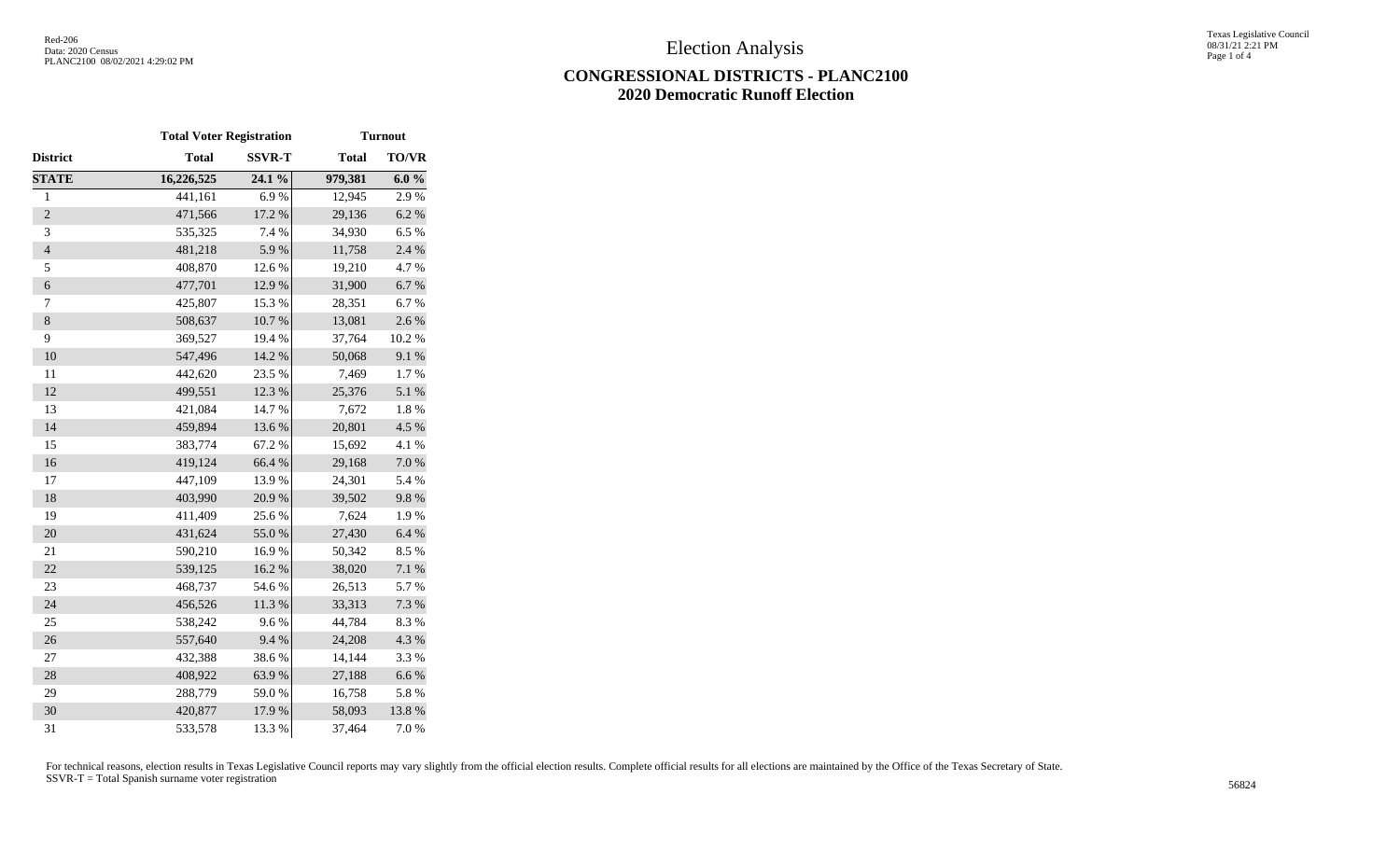Election Analysis

Texas Legislative Council 08/31/21 2:21 PM Page 2 of 4

## **CONGRESSIONAL DISTRICTS - PLANC2100 2020 Democratic Runoff Election**

|                 | <b>Total Voter Registration</b> |               | <b>Turnout</b> |              |  |
|-----------------|---------------------------------|---------------|----------------|--------------|--|
| <b>District</b> | <b>Total</b>                    | <b>SSVR-T</b> | <b>Total</b>   | <b>TO/VR</b> |  |
| 32              | 459,767                         | 11.6 %        | 35,313         | 7.7 %        |  |
| 33              | 281,419                         | 41.5 %        | 20,568         | 7.3 %        |  |
| 34              | 376,568                         | 74.1 %        | 29,164         | 7.7 %        |  |
| 35              | 436,415                         | 42.2 %        | 36,638         | 8.4 %        |  |
| 36              | 449,845                         | 13.5 %        | 12,693         | 2.8%         |  |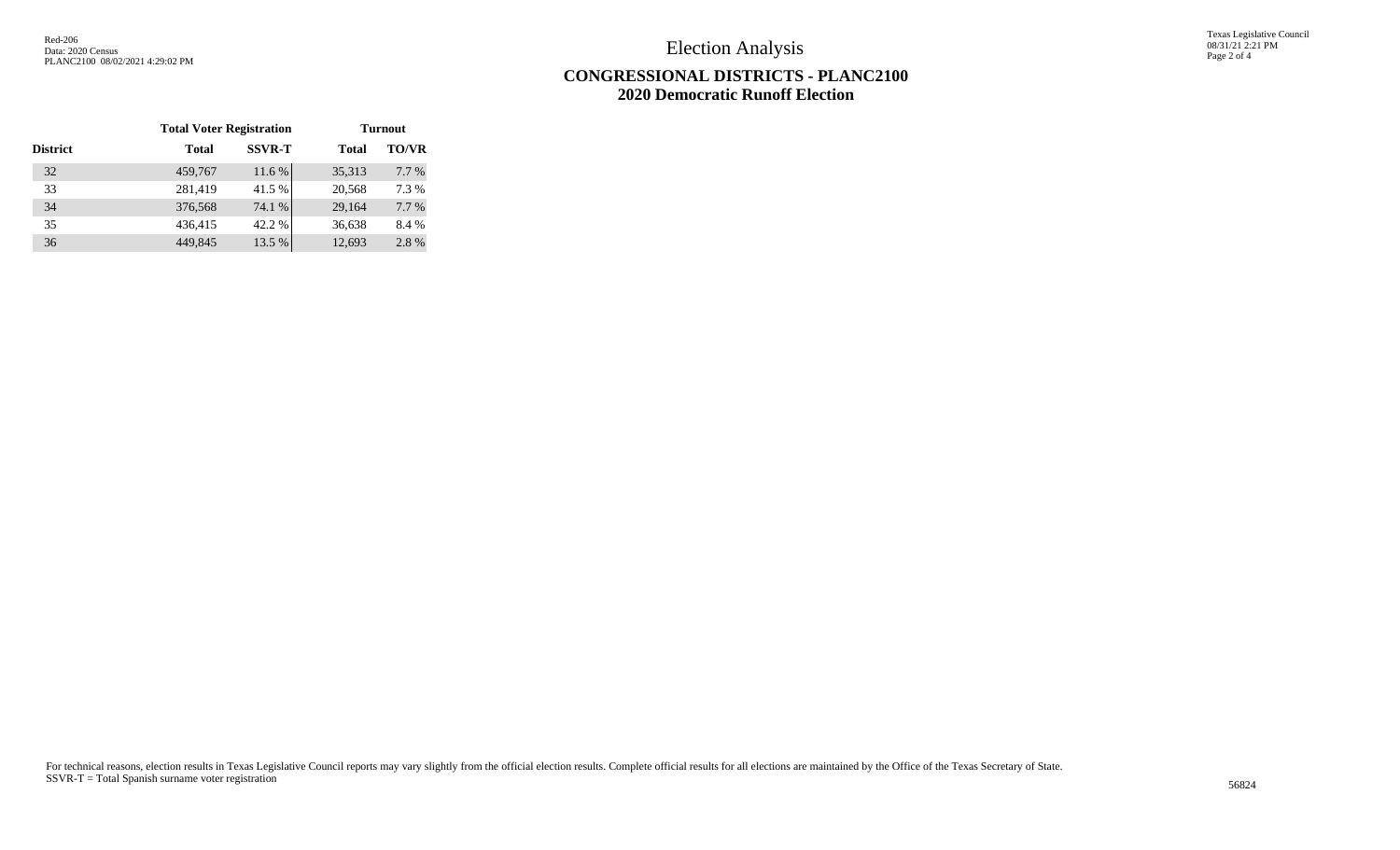Election Analysis

## **CONGRESSIONAL DISTRICTS - PLANC2100 2020 Democratic Runoff Election**

|                          | <b>U.S. SEN</b> |            |         |                  | <b>RR COMM1</b> |            |             |                  |
|--------------------------|-----------------|------------|---------|------------------|-----------------|------------|-------------|------------------|
| <b>District</b>          | <b>Hegar-D</b>  |            | West-D  |                  | Alonzo-D        |            | Castaneda-D |                  |
| <b>STATE</b>             | 502,508 52.2 %  |            | 459,409 | 47.8 %           | 355,034 38.0 %  |            | 579,701     | 62.0%            |
| $\mathbf{1}$             | 5,064           | 39.4 %     | 7,780   | 60.6%            | 6,256           | 49.6%      | 6,352       | 50.4 %           |
| $\overline{c}$           | 15,732          | 54.7 %     | 13,029  | 45.3 %           | 9,371           | 33.5 %     | 18,571      | 66.5%            |
| 3                        | 17,988          | 52.0%      | 16,580  | 48.0%            | 11,662          | 35.4 %     | 21,272      | 64.6%            |
| $\overline{4}$           | 5,565           | 47.5 %     | 6,158   | 52.5 %           | 4,687           | 40.9%      | 6,760       | 59.1 %           |
| $\sqrt{5}$               | 7,661           | 40.2 %     | 11,393  | 59.8%            | 6,991           | 37.5 %     | 11,655      | 62.5 %           |
| $\sqrt{6}$               | 10,691          | 33.5 %     | 21,181  | 66.5%            | 13,351          | 43.0%      | 17,673      | 57.0 %           |
| $\overline{\mathcal{I}}$ | 15,267          | 54.4 %     | 12,803  | 45.6%            | 8,432           | 31.1 %     | 18,674      | 68.9%            |
| $8\,$                    | 7,538           | 57.8 %     | 5,514   | 42.2 %           | 4,559           | 35.8 %     | 8,172       | 64.2%            |
| 9                        | 13,974          | 37.5 %     | 23,260  | 62.5 %           | 17,322          | 47.8%      | 18,931      | 52.2 %           |
| 10                       | 29,072          | 58.9%      | 20,320  | $41.1\text{ }\%$ | 13,553          | 28.9%      | 33,352      | $71.1\text{ }\%$ |
| 11                       | 4,742           | 63.9%      | 2,676   | 36.1%            | 2,646           | 36.4%      | 4,624       | 63.6%            |
| 12                       | 13,313          | 52.5 %     | 12,048  | 47.5 %           | 9,065           | 37.0%      | 15,437      | 63.0%            |
| 13                       | 4,927           | 65.2%      | 2,633   | 34.8%            | 2,680           | 36.2%      | 4,724       | 63.8%            |
| 14                       | 8,146           | 39.4 %     | 12,532  | 60.6%            | 8,745           | 43.7%      | 11,284      | 56.3%            |
| 15                       | 9,209           | 62.5 %     | 5,526   | 37.5 %           | 7,081           | 48.5 %     | 7,506       | 51.5%            |
| 16                       | 17,699          | 63.8%      | 10,032  | 36.2%            | 12,753          | 46.6%      | 14,634      | 53.4 %           |
| $17\,$                   | 13,831          | 57.5 %     | 10,237  | 42.5 %           | 7,945           | 34.1 %     | 15,364      | 65.9%            |
| $18\,$                   | 16,261          | $42.0\ \%$ | 22,441  | $58.0\;\%$       | 17,182          | 45.9%      | 20,221      | 54.1 %           |
| 19                       | 4,522           | 59.6%      | 3,067   | 40.4 %           | 2,859           | 38.4%      | 4,592       | 61.6%            |
| 20                       | 18,367          | 67.8%      | 8,735   | 32.2 %           | 9,706           | $36.2\ \%$ | 17,076      | 63.8%            |
| 21                       | 32,230          | 64.5 %     | 17,711  | 35.5 %           | 11,062          | 23.1 %     | 36,883      | 76.9%            |
| 22                       | 19,579          | 52.6 %     | 17,667  | 47.4 %           | 14,398          | 39.5 %     | 22,058      | 60.5 %           |
| 23                       | 16,085          | 63.8%      | 9,142   | 36.2%            | 11,422          | 45.6%      | 13,653      | 54.4 %           |
| 24                       | 17,116          | 51.8 %     | 15,951  | 48.2 %           | 10,659          | 33.2 %     | 21,484      | 66.8 %           |
| 25                       | 26,712          | $60.2~\%$  | 17,650  | 39.8%            | 10,140          | 24.1 %     | 31,916      | 75.9%            |
| 26                       | 12,950          | 53.5 %     | 11,234  | 46.5 %           | 7,017           | 29.7%      | 16,636      | 70.3 %           |
| 27                       | 9,242           | 66.3%      | 4,708   | 33.7%            | 5,746           | 42.0%      | 7,928       | $58.0~\%$        |
| 28                       | 15,905          | 62.5 %     | 9,545   | 37.5 %           | 12,910          | 50.7 %     | 12,571      | 49.3%            |
| 29                       | 8,555           | 54.2 %     | 7,225   | 45.8%            | 7,557           | 48.6%      | 7,983       | 51.4 %           |
| 30                       | 9,110           | 15.8 %     | 48,501  | 84.2 %           | 25,291          | 45.3%      | 30,524      | 54.7%            |
| 31                       | 28,078          | 75.3 %     | 9,210   | 24.7%            | 13,135          | 36.4%      | 22,923      | 63.6%            |
| 32                       | 15,516          | 44.2 %     | 19,553  | 55.8%            | 9,869           | 29.0%      | 24,143      | 71.0%            |

For technical reasons, election results in Texas Legislative Council reports may vary slightly from the official election results. Complete official results for all elections are maintained by the Office of the Texas Secre SSVR-T = Total Spanish surname voter registration <sup>56824</sup>